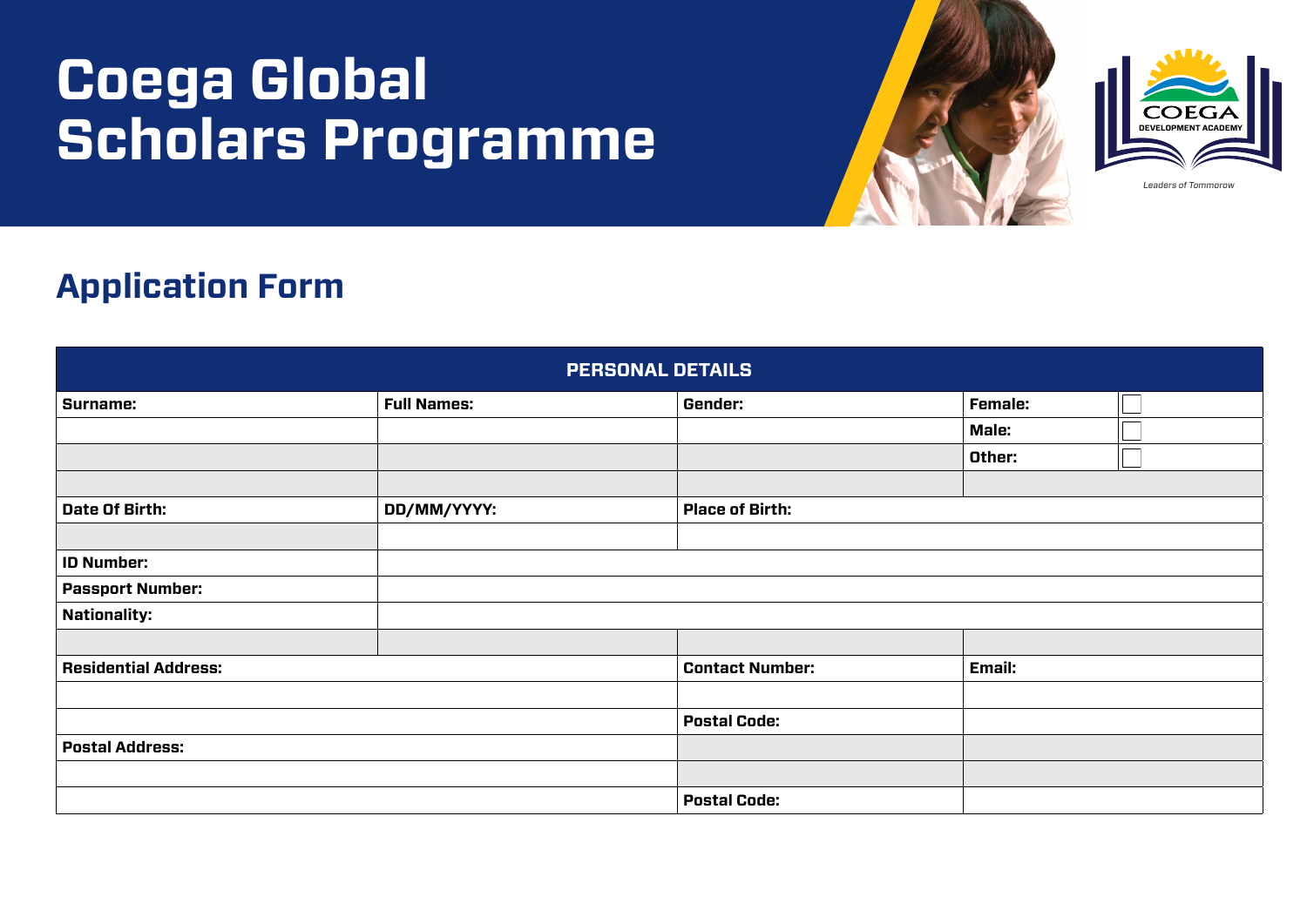| <b>Contact Person (in case of emergency):</b>            |                       |                              |                            |  |  |
|----------------------------------------------------------|-----------------------|------------------------------|----------------------------|--|--|
| Surname:                                                 | <b>Full Names:</b>    | <b>Contact Number:</b>       | Email:                     |  |  |
|                                                          |                       |                              |                            |  |  |
| <b>Relationship:</b>                                     |                       |                              |                            |  |  |
|                                                          |                       |                              |                            |  |  |
| <b>Residential Address:</b>                              |                       |                              |                            |  |  |
|                                                          |                       |                              |                            |  |  |
|                                                          |                       | <b>Postal Code:</b>          |                            |  |  |
| <b>Languages Spoken</b>                                  | Good                  | <b>Very Good</b>             | <b>Excellent</b>           |  |  |
|                                                          |                       |                              |                            |  |  |
|                                                          |                       |                              |                            |  |  |
|                                                          |                       |                              |                            |  |  |
|                                                          |                       |                              |                            |  |  |
| <b>EDUCATIONAL QUALIFICATIONS</b>                        |                       |                              |                            |  |  |
| Grade 12:                                                | <b>Year Obtained:</b> | <b>Name of Institution:</b>  | <b>Attach Certificate:</b> |  |  |
|                                                          |                       |                              |                            |  |  |
| <b>TERTIARY QUALIFICATIONS (List All Qualifications)</b> |                       |                              |                            |  |  |
| <b>Diploma/Degree Obtained:</b>                          | <b>Year Obtained:</b> | <b>Name of Institution:</b>  | <b>Attach Certificate:</b> |  |  |
|                                                          |                       |                              |                            |  |  |
|                                                          |                       |                              |                            |  |  |
|                                                          |                       |                              |                            |  |  |
| <b>EMPLOYMENT HISTORY (Attach Detailed CV)</b>           |                       |                              |                            |  |  |
| <b>Name of Employer:</b>                                 | <b>Position:</b>      | <b>Period of Employment:</b> |                            |  |  |
|                                                          |                       |                              |                            |  |  |
|                                                          |                       |                              |                            |  |  |
| <b>Reference (min of 3):</b>                             | Name:                 | <b>Contact Number:</b>       | Email:                     |  |  |
| 1.                                                       |                       |                              |                            |  |  |
| 2.                                                       |                       |                              |                            |  |  |
| 3.                                                       |                       |                              |                            |  |  |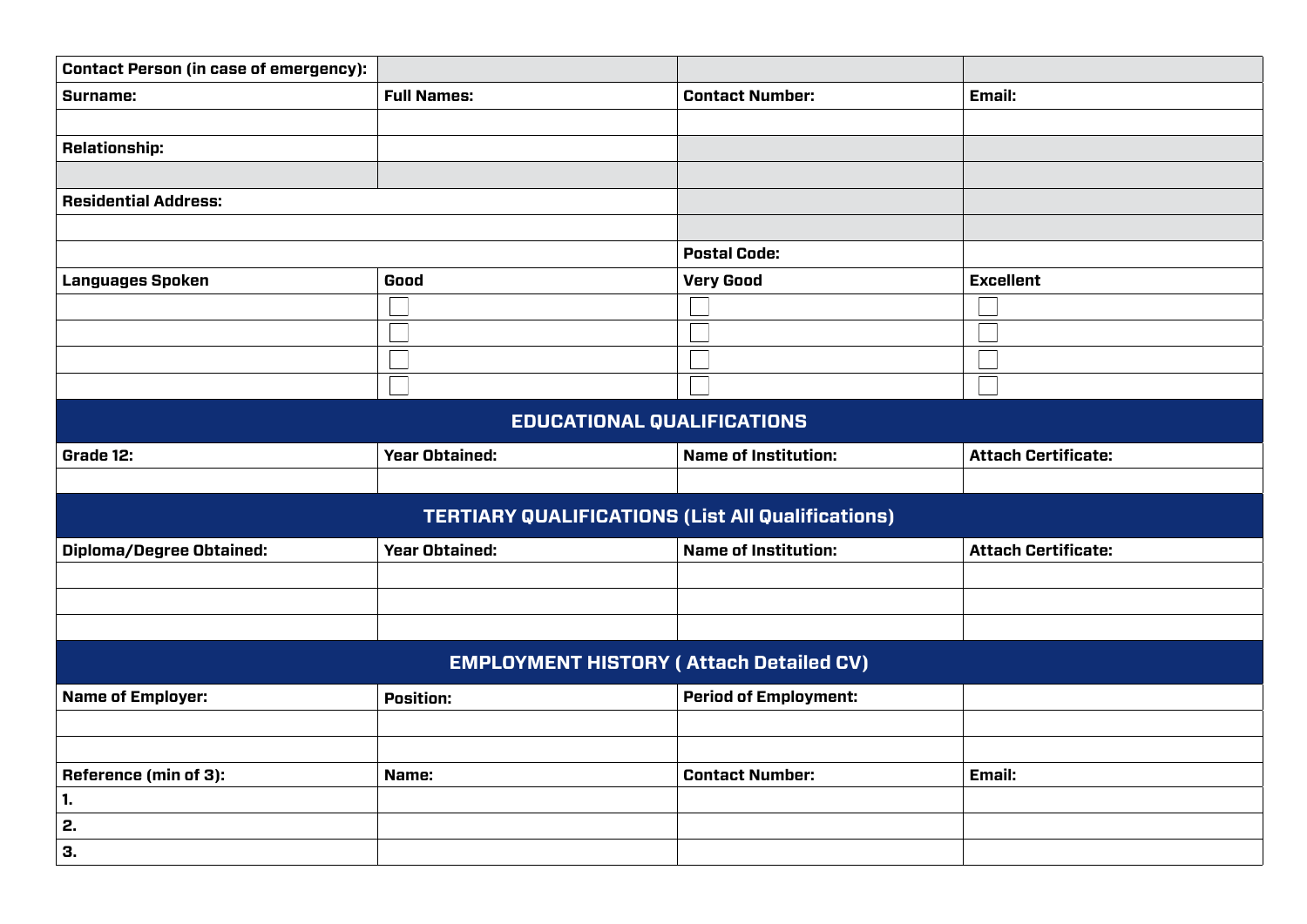| PROGRAMME/COURSE APPLIED FOR                                                                                                                          |                                               |            |            |  |
|-------------------------------------------------------------------------------------------------------------------------------------------------------|-----------------------------------------------|------------|------------|--|
|                                                                                                                                                       | 1st Choice                                    | 2nd Choice | 3rd Choice |  |
| Technology / Computer Sciences /<br>Communications Engineering / Micro &<br>Nanotechnology                                                            |                                               |            |            |  |
| Digital Sciences / Data Analytics /<br><b>Decisions Sciences;</b>                                                                                     |                                               |            |            |  |
| Sustainable Building Solutions/ Civil<br>Engineering / Construction & Robotics /<br>Real Estate Management                                            |                                               |            |            |  |
| Infrastructure Planning / Multidisciplinary<br>Engineering Studies / Transport, Logistics<br>& Supply Chain Management                                |                                               |            |            |  |
| Electrical / Electromechanical /<br>Mechanical Engineering / Chemical<br>Engineering;                                                                 |                                               |            |            |  |
| Energy related studies including<br>Renewable Technology / Natural Gas<br>Technology/Energy Management                                                |                                               |            |            |  |
| Geoinformatics / Urban Planning &<br>Development                                                                                                      |                                               |            |            |  |
| Economics & Finance / Financial<br>Engineering / Entrepreneurship<br>& New Venture Creation<br>(preference in those with a technology<br>focus)       |                                               |            |            |  |
| Water & Earth Sciences / Resources<br>Management / Environmental Engineering<br>/Other Sustainability Studies (e.g. Air<br>Quality/Waste Engineering) |                                               |            |            |  |
| <b>Motivation Letter:</b><br>Why you should be selected into the CGSP<br>Programme (maximum 300 words)                                                | Attach a motivation letter to the application |            |            |  |